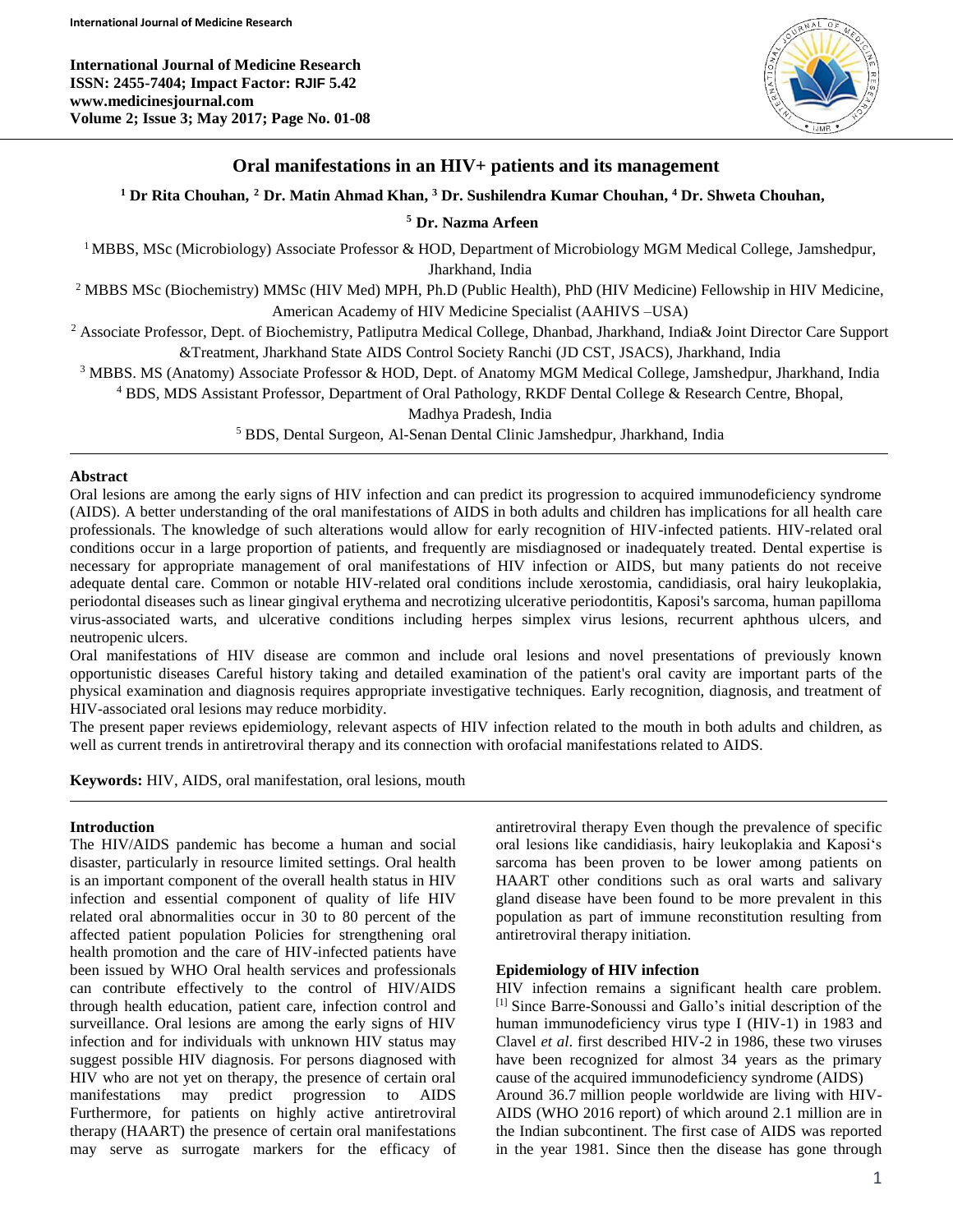various stages of changes with respect to its epidemiology as well as its manifestations.

There are several ways in which someone can become infected with HIV, and some of these transmission routes are well defined. HIV infection can be transmitted through unprotected sexual intercourse with an infected partner The HIV virus can be transmitted through unprotected oral sex, both from fellatio and cunnilingus, although the precise degree of risk of disease transmission to and from the mouth is difficult to establish as these practices often take place along with insertive sexual intercourse. Injection or transfusion of contaminated blood or blood products (infection through artificial insemination, skin grafts, and organ transplants is also possible), sharing unsterilized injection equipment that was previously used by an infected person, and maternal-fetal transmission (during pregnancy, at birth, and through breastfeeding) are other transmission routes.

Occupational HIV infections of healthcare or laboratory workers may occur, but this mode of infection is not frequent. Transmission of HIV from an infected patient to a health-care worker has been documented after parenteral or mucousmembrane exposure to blood. However, this risk is less than 1%, is limited to exposure to blood, and can be further minimized through the availability of more effective antiretroviral therapy (ART).

There remains little evidence that HIV is transmitted via oral fluids. However, saliva seems to play an important role in an individual's protection from HIV infections. The saliva of non-HIV-infected persons contains non-immune endogenous inhibitors of HIV such as mucins, defensins, thrombospondin, and various salivary proteins, in particular the secretory leukocyte protease inhibitor. There is also evidence that the hypotonicity of saliva itself exerts a significant inhibitory effect on cell-associated HIV replication.

The risk of transmission of HIV from a patient to a dental health care worker remains very low, if not infinitesimal. Transmission of HIV from an infected dental health care worker is also rare, although possible. Nevertheless, dental health care workers are at risk of nosocomial acquisition of HIV and other blood-borne viruses (BBVs), and these individuals should be aware of, and follow available national guidelines on occupational exposure to BBVs.

As in other virus infections, the individual course of HIV infection depends on both host and viral factors; however, the factors that may predispose one to or promote the development of the AIDS syndrome are largely unknown. The clinical course of AIDS described in the following sentences refers to HIV infection in the absence of highly active antiretroviral therapy (HAART). Several factors, including immunological and virological variables, have been reported to predict disease progression. The acute viral syndrome of primary HIV infection (which is defined as the time period from initial infection with HIV to the development of an antibody response) shows symptoms that often resemble those of mononucleosis  $^{[25]}$ . These symptoms appear within days to weeks of exposure to HIV. However, clinical signs and symptoms may not occur in all patients [26]. After the acute infection, equilibrium between viral replication and the host immune response is usually reached, and many infected individuals may have no clinical manifestations of HIV infection for years. Even in the

absence of antiretroviral treatment, this period of clinical latency may last  $8-10$  years or more  $^{[27]}$ . However, the term "latency period" may be misleading, given the incredibly high turnover of the virus and the relentless daily destruction of CD4+ T-cells At the end of the latency period, a number of symptoms or illnesses may appear that do not fulfill the definition of AIDS. These symptoms include slight immunological, dermatological, hematological, neurological, and orofacial signs.

Oral manifestations are among the earliest and most important indicators of HIV infection. At present, three groups of oral manifestations of AIDS are defined based on their intensity and features. Group 1 is composed of seven cardinal lesions (oral candidosis, hairy leukoplakia, Kaposi sarcoma, linear gingival erythema, necrotizing ulcerative gingivitis, necrotizing ulcerative periodontitis, and non-Hodgkin lymphoma) that are strongly associated with HIV infection. The second group includes atypical ulcers, salivary glands diseases, viral infection such as cytomegalovírus (CMV), herpes simplex virus (HSV), papillomavirus (HPV), and herpes zoster virus (HZV). On group 3 are lesion rarer than those on groups 1 and 2, such as diffuse osteomyelitis and squamous cell carcinoma. The presence of oral lesions can have a significant impact on health-related quality of life. Oral health is strongly associated with physical and mental health, and there are significant increases in oral health needs in people with HIV infection, especially in children, and in adults particularly in relation to periodontal diseases. Thus, physical and mental health measures of HIV patients should incorporate indicators of oral functioning and well-being. Data obtained in the Coutler et al. study have shown that a one-point increase in oral health was associated with a 0.05  $(p < 0.000)$  increase in mental health and a 0.02 increase in physical health ( $p = 0.031$ ).

# **Discussion**

Emerging and re-emerging diseases are having a profound worldwide impact on society and on the delivery of medical and oral health care. HIV infection leading to AIDS has been a major cause of illness and death among children, teens, and young adults worldwide. There remains little evidence that supports transmission of HIV via oral fluids. However, saliva seems to play an important role in an individual's protection from HIV infections The risk of transmission of HIV from a patient to a dental health care worker remains very low. Transmission of HIV from an infected dental health care worker is also rare, although possible Although hundreds of millions of research dollars have been spent seeking successful treatment and eradication of HIV from infected individuals, that goal has yet to be achieved. A Preventive HIV vaccine is very technically challenging to construct, largely due to a high rate of spontaneous mutation and HIV strain variation and, therefore is not available Undiagnosed or untreated infection with HIV, results in progressive loss of immune function marked by depletion of the CD4+ T lymphocytes (CD4), leading to opportunistic infections and malignancies characteristic of Acquired Immunodeficiency Syndrome (AIDS) Oral manifestations of HIV are common and have been important in identification of patients harboring the HIV virus and in predicting the decline in their immune system. Early recognition, diagnosis, and treatment of HIV-associated oral lesions may reduce morbidity.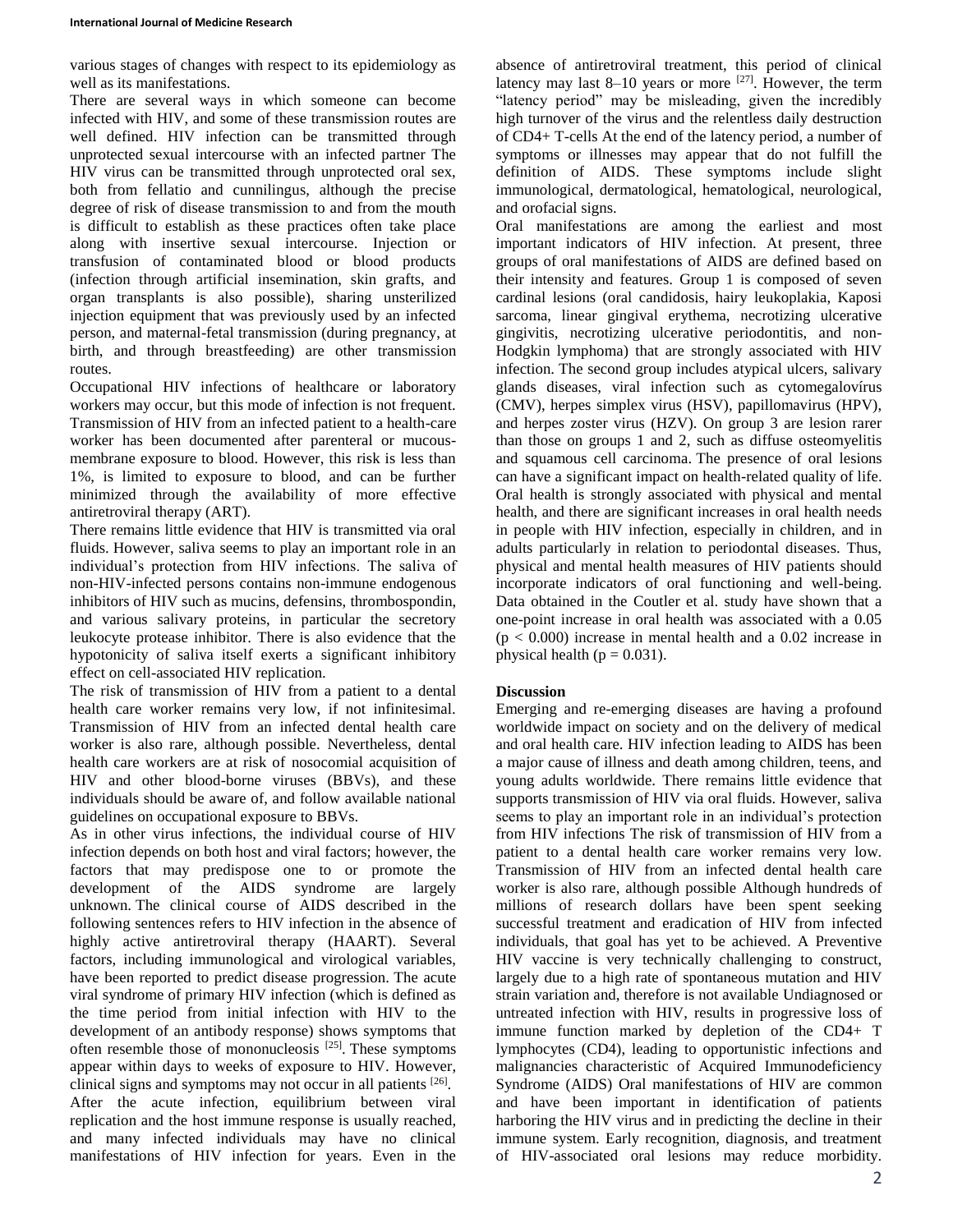Orofacial manifestations are among the earliest and most common clinical signs of pediatric HIV disease too. Early diagnosis of perinatally exposed infants and children is especially important because the intervals between infection, development of AIDS, and death are compressed in pediatric patients. Early diagnosis allows prompt institution of both multi-drug therapy, which appears to be most effective when instituted early, and prophylactic therapy to forestall lifethreatening opportunistic infections.

HIV disease has an effect over the entire body. It is not practical in the present scenario for any health personnel dealing with diagnosis and treatment in humans to not encounter this dreaded disease and its manifestations. Thus it becomes imperative to be aware of the various forms of HIV manifestations.

Oral health is an important component of the overall health status in HIV infection. Awareness of the variety of oral disorders which can develop throughout the course of HIV infection and coordination of health care services between a physician and a dentist may improve the overall health of the patient. The spectrum of oral manifestations is very vast in HIV-AIDS.

Oral manifestations of HIV infection occur in 30–80% of the affected patient population The overall prevalence of oral manifestations in HIV disease has changed since the advent of HAART.

The various oral manifestations can be categorized into

- **Infections: bacterial, fungal, viral**
- Neoplasms: Kaposi's sarcoma, non-Hodgkin's lymphoma
- Immune mediated: major aphthous, necrotizing stomatitis
- Others: parotid diseases, nutritional, xerostomia
- Oral manifestations as adverse effects of antiretroviral therapy.

There is no particular oral lesion which is associated only with HIV-AIDS but there are certain manifestations like oral candidiasis, oral hairy leukoplakia (OHL) which are associated very frequently and are considered AIDS-defining diseases and have also been included in the clinical classification of HIV by CDC in category B

## **Fungal Infections**

**Candidiasis:** Oral or pharyngeal candidiasis are the commonest fungal infections observed as the initial manifestation of symptomatic HIV infection Many patients can have esophageal candidiasis as well. It is usually observed at CD4 counts of less than 300/*μ*l. The commonest species of candida involved are *Candida albicans* although nonalbicans species have also been reported. There are four frequently observed forms of oral candidiasis: erythematous candidiasis, pseudomembranous candidiasis, angular cheilitis, and hyperplastic or chronic candidiasis

- Erythematous candidiasis presents as a red, flat, subtle lesion either on the dorsal surface of the tongue and/or the hard/soft palates. Patients complain of a burning sensation in the mouth more so while eating salty and spicy food. Diagnosis is made on the basis of clinical examination, a potassium hydroxide preparation which demonstrates the fungal hyphae can be used for confirmation.
- Pseudomembranous candidiasis appears as creamy white curd-like plaques on the buccal mucosa, tongue, and other oral mucosal surfaces that can be wiped away, leaving a red or bleeding surface
- Hyperplastic candidiasis
- Angular cheilitis is erythema and/or fissuring and cracks of the corners of the mouth. Angular cheilitis can occur with or without the presence of erythematous candidiasis or pseudomembranous candidiasis.
- Hyperplastic or chronic candidiasis presents as white nonremovable plaques over the mucosal surface; hence they cannot be scraped off.

Oral candidiasis can extend to involve the pharynx, larynx, and esophagus as well. Treatment of oral candidiasis depends on the clinical type, distribution, and severity of infection. Topical treatment is effective for limited and accessible lesions. Clotrimazole troches, nystatin pastilles, and nystatin oral suspension are effective for mild-to-moderate erythematous and pseudomembranous candidiasis. However, prolonged use of these agents can result in significant dental caries due to the fermentable carbohydrate substrates present in the formulations. Increased risk of caries can be avoided by using a nystatin oral suspension (100,000 units/5 ml, rinsing mouth, and expectorating 3 times/day). Chlorhexidine 0.12% oral rinses do not contain a cariogenic substrate and may be similarly effective.

Topical amphotericin B can also be used in the treatment for resistant candidiasis and can be prepared by dissolving 50 mg in 500 ml of sterile saline (0.1 mg/ml). Clotrimazole 1% cream, miconazole or ketoconazole 2% cream, and nystatin ointment are useful medications for angular cheilitis and for application to a removable denture base when there is candidal infection involving the underlying mucosa.

Systemic treatment for oral candidiasis involves the use of imidazole (ketoconazole) and triazole (fluconazole and itraconazole) antifungal medications. Fluconazole is given in the dose of 100–200 mg/day. The duration of treatment with oral imidazoles usually is around 7–10 days but in cases of suspicion of esophageal involvement, the duration can be extended to 21 days. As per the recent guidelines there is no role of prophylaxis for candidiasis in HIV patients.

**Histoplasmosis:** Histoplasmosis is a granulomatous fungal disease caused by *Histoplasma capsulatum*. The clinical presentation ranges from an asymptomatic or mild lung infection to an acute or chronic disseminated form. Oral histoplasmosis appears as chronic ulcerated areas located on the dorsum of the tongue, palate, floor of the mouth, and vestibular mucosa. Focal or multiple sites can be involved. In AIDS patients, histoplasmosis is rarely curable, but it can be controlled with long-term suppressive therapy consisting of the administration of amphotericin B and ketoconazole.

**Cryptococcosis:** Oral manifestations are quite unusual and only two cases have been reported in the literature The lesions consist of ulcerations of the oral mucosa, but the clinical diagnosis of oral cryptococcus may be difficult since other microbial infections and trauma may show similar appearances. Tissue biopsy may be required for the diagnosis and treatment involves use of amphotericin B.

## **Viral Infections**

**Oral hairy leukoplakia:** These lesions are usually seen on the lateral surface of the tongue, but may extend to the dorsal and ventral surfaces Lesions may be variably sized and may appear as vertical white striations, corrugations, or as flat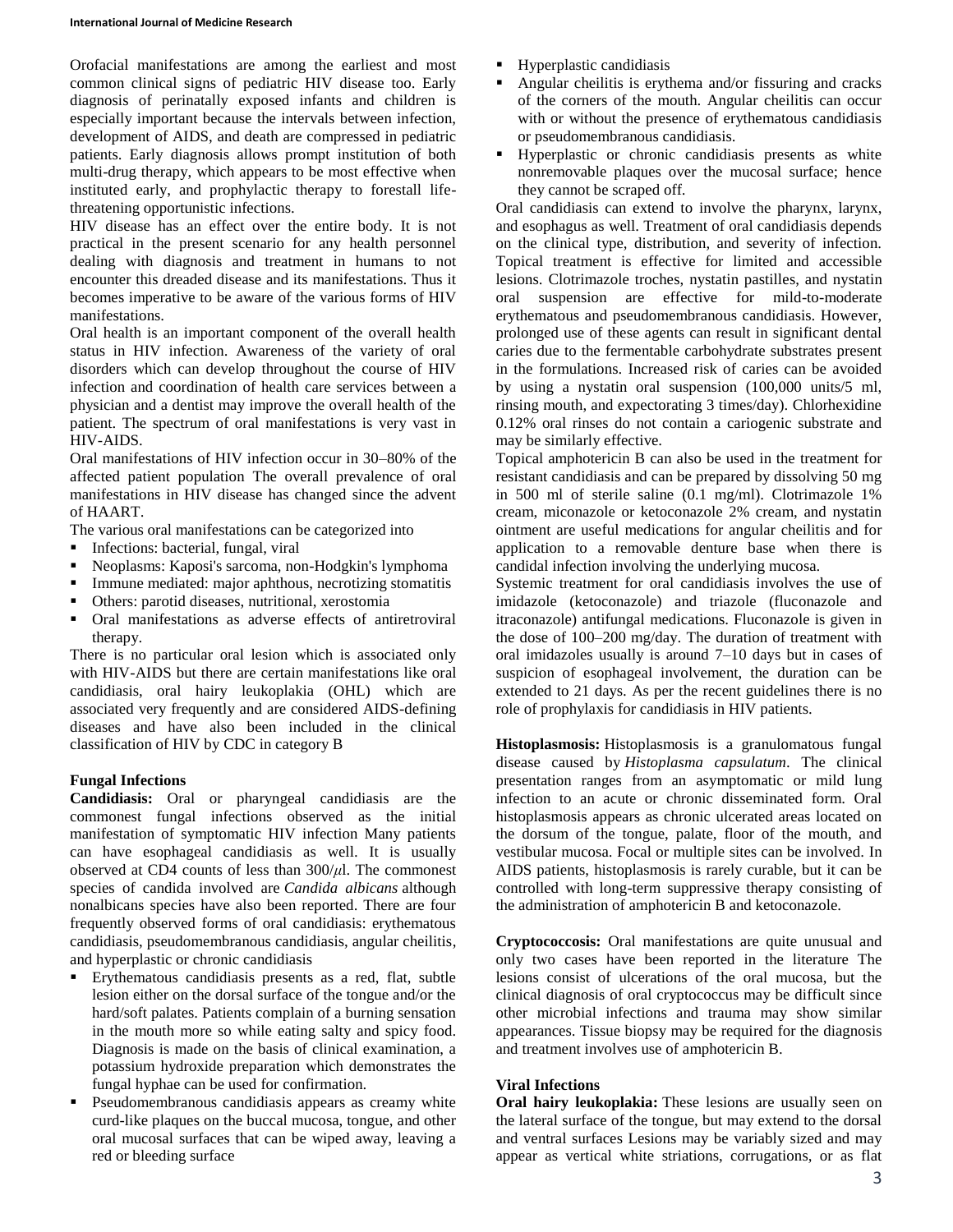plaques, or raised, shaggy plaques with hair-like keratin projections. In most cases, OHL is bilateral and asymptomatic. When it leads to discomfort it is usually associated with superimposed candidal infection. OHL has been shown to be associated with a localized Epstein–Barr virus (EBV) infection and occurs most commonly in individuals whose CD4 lymphocyte count is less than 200/*μ*l. Histological investigations reveal typical epithelial hyperplasia suggestive of EBV infection. This condition usually does not require treatment but use of oral acyclovir, topical podophyllum resin, retinoids, and surgical removal have all been reported as successful treatments

**Herpes simplex and varicella zoster virus infections:** Herpes simplex virus (HSV) is responsible for both primary and recurrent infections of the oral mucosa. These infections are acquired in childhood and after initial pustular lesions. The virus remains dormant, but in later stages of immunosuppresion the virus can be activated and can lead to various manifestations. Oral manifestations, represented by diffuse mucosal ulcerations, are accompanied by fever, malaise, and cervical lymphadenopathy. Ulcerations that follow the rupture of vesicles are painful and may persist for several weeks. Recurrent HSV usually appears in keratinizing oral mucosa (i.e., palate, dorsum of tongue, and gingiva) as ulcerations but in most HIV-seropositive patients, this rule is not followed. In these patients, the lesions may show unusual clinical aspects and persist for many weeks. Contact with the varicella zoster virus (VZV) may result in varicella (chicken pox) as a primary infection and herpes zoster (shingles) as a reactivated infection. In HIV infection, herpes zoster frequently presents with early cranial nerve involvement and carries a poor prognostic significance. There may be involvement of multiple dermatomes and these lesions might get secondarily infected as well. The lesions are usually associated with severe postherpetic neuralgias.

**Cytomegalovirus:** CMV-related oral ulcerations, although infrequent, are a recognized complication of HIV infection. The diagnosis of oral CMV is based upon the presence of large intranuclear and smaller cytoplasmic CMV inclusions in the endothelial cells at the base of the ulcerations. These infections usually manifest in stage IV of the infection when there is advanced immunosuppression with a CD4 count below 50. Presently, the drug of choice for CMV infection is intravenous gancyclovir.

**Human papilloma virus:** In some patients with HIV infection, human papilloma virus (HPV) causes a focal epithelial and connective tissue hyperplasia, forming an oral wart. In HIV-infected patients, oral HPV-related lesions have a papillomatous appearance, either pedunculated or sessile, and are mainly located on the palate, buccal mucosa, and labial commissure. The most common genotypes found in the mouth of patients with HIV infection are 2, 6, 11, 13, 16, and 32. Surgical removal, with or without intraoperative irrigation with podophyllum resin, is the treatment of choice

**Molluscum contagiosum:** Molluscum contagiosum is caused by an unclassified DNA virus of the poxvirus family. Lesions appear as single or multiple papules on the skin of the buttocks, back, face, and arms. Molluscum contagiosum usually affects children and young adults and is spread by direct and indirect contact. The typical lesion is an umbilicated papule that may itch, leading to autoinoculation. Lesions may persist for years and eventually regress spontaneously. The occurrence of disseminated molluscum contagiosum has been reported in HIV-infected patients. These lesions usually subside with immune reconstitution when patients are started on HAART.

## **Bacterial Infection**

The most common oral lesions associated with bacterial infection are linear erythematous gingivitis, necrotizing ulcerative periodontitis, and, much less commonly, bacillary epithelioid angiomatosis and syphilis. In the case of the periodontal infections, the bacterial flora is no different from that of a healthy individual with periodontal disease. Thus, the clinical lesion is a manifestation of the altered immune response to the pathogens.

**Linear erythematous gingivitis:** This entity appears as a band of marginal gingival erythema, often with petechiae. It is typically associated with no symptoms or only mild gingival bleeding and mild pain. Histological examination fails to reveal any significant inflammatory response, suggesting that the lesions represent an incomplete inflammatory response, principally with only hyperemia present. Oral rinsing with chlorhexidine gluconate often reduces or eliminates the erythema and may require prophylactic use to avoid recurrence.

**Necrotizing ulcerative periodontitis (NUP):** This periodontal lesion is characterized by generalized deep osseous pain, significant erythema that is often associated with spontaneous bleeding, and rapidly progressive destruction of the periodontal attachment and bone. The destruction is progressive and can result in loss of the entire alveolar process in the involved area. It is a very painful lesion and can adversely affect the oral intake of food, resulting in significant and rapid weight loss. Patients also have severe halitosis. Because the periodontal microflora is no different from that seen in healthy patients, the lesion probably results from the altered immune response in HIV infection. More than 95% of patients with NUP have a CD4 lymphocyte count of less than 200/mm<sup>3</sup>. Treatment consists of rinsing twice daily with chlorhexidine gluconate 0.12%, metronidazole (250 mg orally four times daily for 10 days), and periodontal debridement, which is done after antibiotic therapy has been initiated.

**Bacillary Epithelioid Angiomatosis (BEA**)**:** This lesion appears to be unique to HIV infection and is often clinically indistinguishable from oral Kaposi's sarcoma (KS). Since both may present as an erythematous, soft mass which may bleed upon gentle manipulation, biopsy and histological examination are required to distinguish bacillary epithelioid angiomatosis (BEA) from KS. The presumed etiological pathogen, *Rochalimaea henselae*, can be identified using Warthin–Starry staining. Both KS and BEA are histologically characterized by atypical vascular channels, extravasated red blood cells, and inflammatory cells. However, prominent spindle cells and mitotic figures occur only in KS. Erythromycin is the treatment of choice for BEA.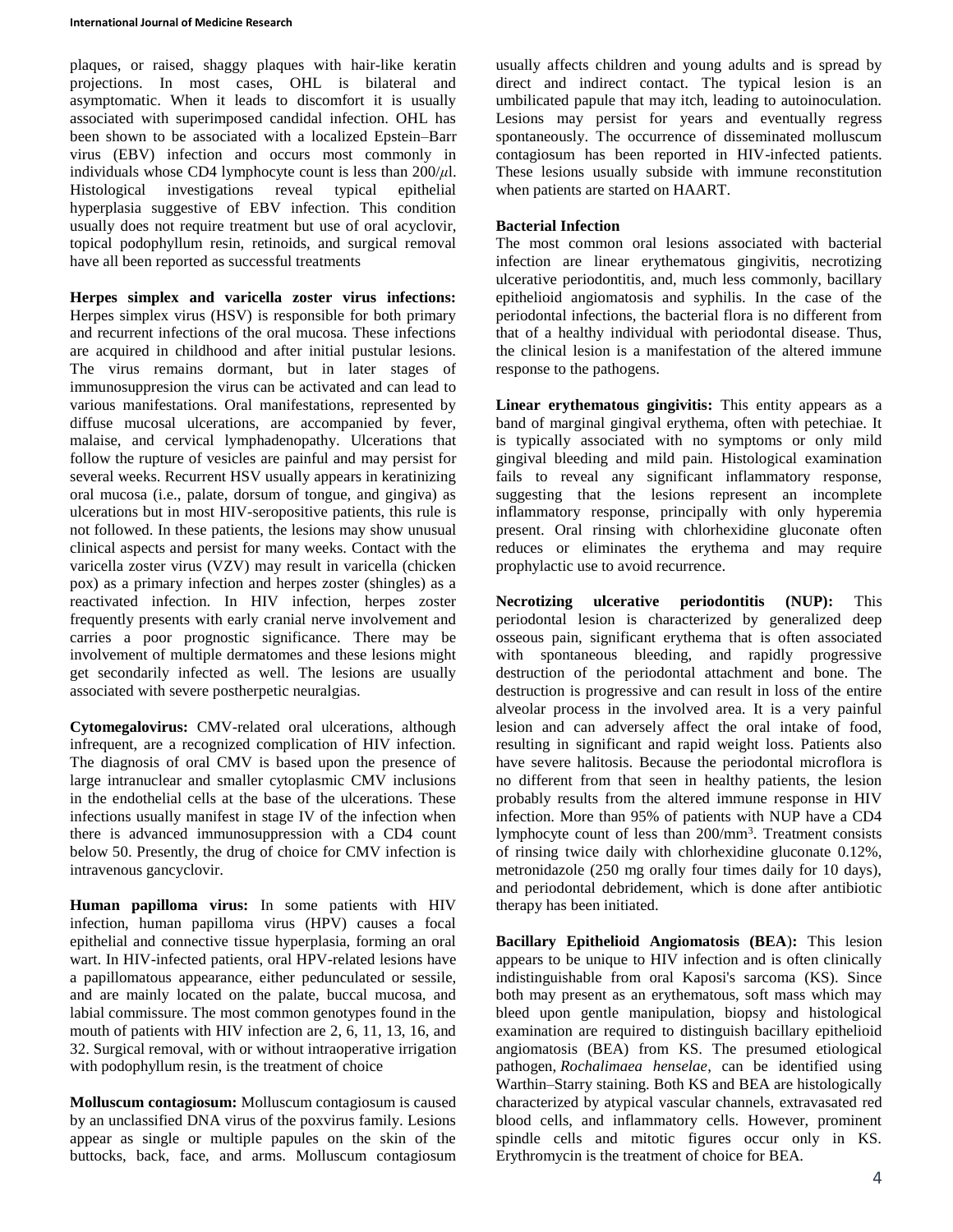#### **International Journal of Medicine Research**

**Syphilis:** While the prevalence of syphilis infection has risen significantly over the past decade, it is an uncommon cause of intraoral ulceration, even in HIV infection. Its appearance is no different from that observed in healthy individuals; it is a chronic, nonhealing, deep, solitary ulceration; often clinically indistinguishable from that due to tuberculosis, deep fungal infection, or malignancy. Dark field examination may demonstrate treponema. Positive reactive plasma reagin (RPR) and histological demonstration of *Treponema pallidum* is diagnostic. Combination treatment with penicillin, erythromycin, and tetracycline is the treatment of choice, the dosage and duration of the treatment depending on the presence or absence of neurosyphilis.

## **Neoplasms**

**Kaposi's sarcoma:** It is the most common intraoral malignancy associated with HIV infection. The lesion may appear as a red-purple macule, an ulcer, or as a nodule or mass. Intraoral KS occurs on the heavily keratinized mucosa, the palate being the site in more than 90% of reported cases. KS is especially common among homosexual and bisexual males and is rarely found in HIV-infected women. Human herpes virus (HHV8) has been demonstrated to be an important cofactor in the development of KS. A histological examination is warranted for the definitive diagnosis of KS. There is no cure for KS. Therapy for intraoral KS should be instituted at the earliest sign of the lesion, the goal being local control of the size and number of lesions. When only a few lesions exist and the lesions are small (< 1 cm), intralesional chemotherapy with vinblastine sulfate or sclerotherapy with 3% sodium tetradecyl sulfate is usually effective. Radiation therapy  $(800-2,000 \text{ cGy})$  is required for larger or multiple lesions; stomatitis and glossitis are common side effects of radiation. Although this entity has been reported in the western literature but its incidence in Indian patients is quite low with only nine cases been reported till date

**Non-Hodgkin's lymphoma:** NHL is the most common lymphoma associated with HIV infection and is usually seen in late stages with CD4 lymphocyte counts of less than 100/mm<sup>3</sup> . It appears as a rapidly enlarging mass, less commonly as an ulcer or plaque, and most commonly on the palate or gingivae. A histological examination is essential for diagnosis and staging. Prognosis is poor, with mean survival time of less than 1 year, despite treatment with multidrug chemotherapy.

## **Immune mediated oral diseases**

In HIV there is immune suppression of cell-mediated immunity as the disease progresses but at the same time there is abnormal activation of B-cell immunity. These disorders of the immune system also lead to various oral manifestations.

**Aphthous ulcers:** They are the most common immunemediated HIV-related oral disorder, with a prevalence of approximately 2–3%. These ulcers are either large solitary or multiple, chronic, deep, and painful often lasting much longer in the seronegative population and are less responsive to therapy. Treatment requires the use of a potent topical steroid such as clobetesol when the lesions are accessible or dexamethasone oral rinse when not accessible. Systemic glucocorticosteroid therapy may be required (prednisone 1

mg/kg) in the case of large multiple ulcers and those not responding to topical preparations. Alternative therapies such as dapsone 50–100 mg daily and thalidomide 200 mg daily for 4 weeks should be considered in recalcitrant cases. When immunosuppressant drugs are used in order to prevent superadded fungal or bacterial infection, concurrent antifungal medications such as fluconazole, itraconazole, and antibacterial medications such as chlorhexidine gluconate oral rinse may be required.

**Necrotizing stomatitis:** It is an acute, painful ulceration which often exposes the underlying bone and leads to considerable tissue destruction. This lesion may be a variant of major aphthous ulceration, but occurs in areas overlying the bone and is associated with severe immune deterioration. These lesions can also occur in edentulous areas. Like in major aphthous ulceration, systemic corticosteroid medication or topical steroid rinse is the treatment of choice.

**Xerostomia:** Xerostomia is common in HIV disease, most often as a side effect of antiviral medications or other medications commonly prescribed for patients with HIV infection, like angiolytics, antifungals, etc. The oral dryness is a significant risk factor for caries and can lead to rapid dental deterioration. Xerostomia also can lead to oral candidiasis, mucosal injury, and dysphagia, and is often associated with pain and reduced oral intake of food. Patient who has residual salivary gland function which is determined by gustatory challenge, oral pilocarpine often provides improved salivary flow and consistency. Oral hygiene should be scrupulously maintained along with the use of dental floss.

## **Parotid gland disease**

HIV infection is associated with parotid gland disease. There can be gland enlargement and diminished flow of secretions. Histologically, there may be lymphoepithelial infiltration and benign cyst formation. The enlargement typically involves the tail of the parotid gland or, less commonly, the submandibular gland, and it may present uni- or bilaterally with periods of increased or decreased size. The enlargement can be mistaken for a malignancy but in such cases a needle aspiration with yellow secretions in aspiration would help in making the diagnosis and in such cases further biopsy is unnecessary. Occasional swelling can be managed simply by repeated aspiration and rarely is radical removal of the gland necessary. The pathophysiological mechanism is not known, though cytomegalovirus has been suggested to play a role.

## **Side effects of Anti Retrovial Therapy as oral presentations**

With the widespread availability and usage of antiretroviral therapy for the management of HIV, the clinical picture now has shown a paradigm shift. The manifestations due to adverse effects of the HAART are also observed along with the above-mentioned features of immunosuppresion. Thus one should be aware about them as well. Oral hyperpigmentation can be observed if a patient is on zidovudine.

Erythema multiformes is a known side effect of NNRTIs. Xerostomia is also observed in patients on lamivudine, didanosine, indinavir and ritonavir. Lipodystrophy with loss of subcutaneous fat has been reported extensively in patients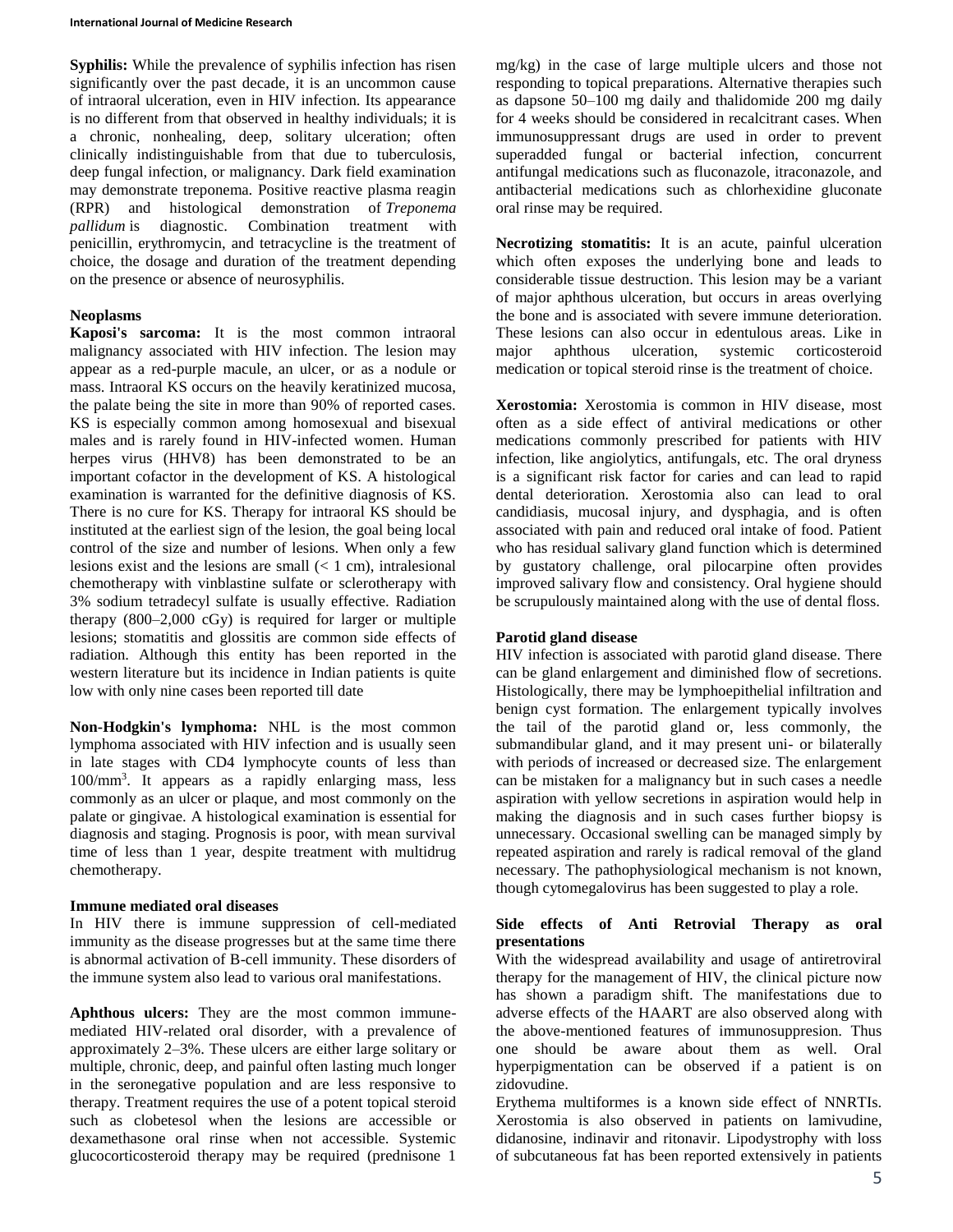on stavudine. Other oral effects like paresthesias, lip edema, chelitis, and taste disturbances have been observed in patients on protease inhibitors.

The above-mentioned list is not the complete panorama of manifestations which can be observed in an HIV patient but only an illustration of important lesions. It is thus essential that oral healthcare professionals recognize the hallmarks of the illness and provide timely management for better survival of these patients.

## **Conclusions**

As the Oral manifestations are among the earliest and most important indicators of HIV infection, a better understanding these manifestations in both adults and children is a must for all dental health care workers. Early recognition, diagnosis, and treatment of HIV-associated oral lesions may reduce morbidity of the adults. Early diagnosis of perinatally exposed infants and children allows prompt institution of both multi-drug therapy, which appears to be most effective when instituted early, and prophylactic therapy to forestall lifethreatening opportunistic infections.

An understanding of the immunopathogenesis of HIV infection is a major prerequisite for rationally improving therapeutic strategies and developing immunotherapeutics and prophylactic vaccines. A better understanding of the oral manifestations of HIV/AIDS in both adults and children has implications for all dental health care workers in the world. We must assume that it is almost impossible to recognize if patients have, or are liable to have, HIV infection, and this knowledge must be reflected in the maintenance and continued updating of infection control policies in clinical practice. For that reason, it is necessary to integrate continuous and careful medical care of oral health as a part of the treatment for people with HIV/AIDS. The prevention, diagnosis, treatment, and control of these oral manifestations should be part of the objectives of every dental health professional; these professionals should hereafter also be informed about the relationship between immunological markers and the appearance of oral lesions. Key elements of the response to the HIV/AIDS epidemic include the support of the World Universal Public Health System, the provision of universal access to highly active antiretroviral therapy, and the creation of harm reduction projects that are politically and financially supported by federal governments An understanding of the immunopathogenesis of HIV infection is a major prerequisite for rationally improving therapeutic strategies and developing immunotherapeutics and prophylactic vaccines. A better understanding of the oral manifestations of HIV/AIDS in both adults and children has implications for all dental health care workers in the world. We must assume that it is almost impossible to recognize if patients have, or are liable to have, HIV infection, and this knowledge must be reflected in the maintenance and continued updating of infection control policies in clinical practice. For that reason, it is necessary to integrate continuous and careful medical care of oral health as a part of the treatment for people with HIV/AIDS. The prevention, diagnosis, treatment, and control of these oral manifestations should be part of the objectives of every dental health professional; these professionals should hereafter also be informed about the relationship between immunological markers and the appearance of oral lesions. Key elements of

the response to the HIV/AIDS epidemic include the support of the World Universal Public Health System, the provision of universal access to highly active antiretroviral therapy, and the creation of harm reduction projects that are politically and financially supported by federal governments

Hence the prevention, diagnosis, treatment, and control of these oral manifestations should be part of the objectives of every dental health professional.

## **References**

- 1. Baccaglini L, Atkinson JC, Patton LL, Glick M, Ficarra G, Peterson DE. Management of oral lesions in HIVpositive patients. Oral Surg Oral Med Oral Pathol Oral Radiol Endod. 2007; 103(Suppl):S50.e1-23.
- 2. Bajpai S, Pazare AR. Oral manifestations of HIV. Contemp Clin Dent. 2010; 1(1):1-5.
- 3. Barone R, Ficarra G, Gaglioti D, Orsi A, Mazzotta F. Prevalence of oral lesions among HIV-infected intravenous drug abusers and other risk groups. Oral Surg Oral Med Oral Pathol. 1990; 69:169-73.
- 4. Cameron JE, Mercante D, O'Brien M, Gaffga AM, Leigh JE, Fidel PL Jr *et al.* The impact of highly active antiretroviral therapy and immunodefi ciency on human papillomavirus infection of the oral cavity of human immunodefi ciency virus-seropositive adults. Sex Transm Dis. 2005; 32:703-9.
- 5. Campo J, Perea MA, del Romero J, Cano J, Hernando V, *et al.* Oral transmission of HIV, reality or fiction? An update. Oral Dis 12: 219-228. 14. Scully C, Greenspan JS (2006) Human immun nodeficiency virus (HIV) transmission in dentistry. J Dent Res. 2006; 85:794-800.
- 6. Ceballos-Salobreña A, Gaitán-Cepeda LA, Ceballos-Garcia L, Lezama-Del Valle D. Oral lesions in HIV/AIDS patients undergoing highly active antiretroviral treatment including protease inhibitors: A new face of oral AIDS? AIDS Patient Care STDS. 2000; 14:627-35.
- 7. Cherry-Peppers G, Daniels CO, Meeks V, Sanders CF, Reznik D. Oral manifestations in the era of HAART. J Natl Med Assoc. 2003; 95:21S-32S.
- 8. Classifi Cation. and diagnostic criteria for oral lesions in HIV infection. EC-Clearinghouse on Oral Problems Related to HIV Infection and WHO Collaborating Centre on Oral Manifestations of the Immunodefi ciency Virus. J Oral Pathol Med. 1993; 22(7):289-91.
- 9. Dongo M, Gonçalves LS, Ferreira SM, Noce CW, Dias EP, Júnior AS. Gender differences in oral manifestations among HIV-infected Brazilian adults. Int Dent J. 2013; 63(4):189-95.
- 10. Ficarra G, Shillitoe EJ. HIV-related infections of the oral cavity. Crit Rev Oral Biol Med. 1992; 3:207-31.
- 11. Fraser VJ, Powderly WG. Risks of HIV infection in the health care setting. Annu Rev Med. 1995; 46:203-211.
- 12. French MA, Herring BL, Kaldor JM, Sayer DC, Furner V *et al.* Intrafamilial transmission of HIV-1 infection from individuals with unrecognized HIV-1 infection. AIDS. 2003; 17:1977-1981.
- 13. Glick M, Cohen SG, Cheney RT, Crooks GW, Greenberg MS. Oral manifestation of disseminated Cryptococcus neoformans in a patient with acquired immune deficiency syndrome. Oral Surg Oral Med Oral Pathol. 1987; 64:454-9.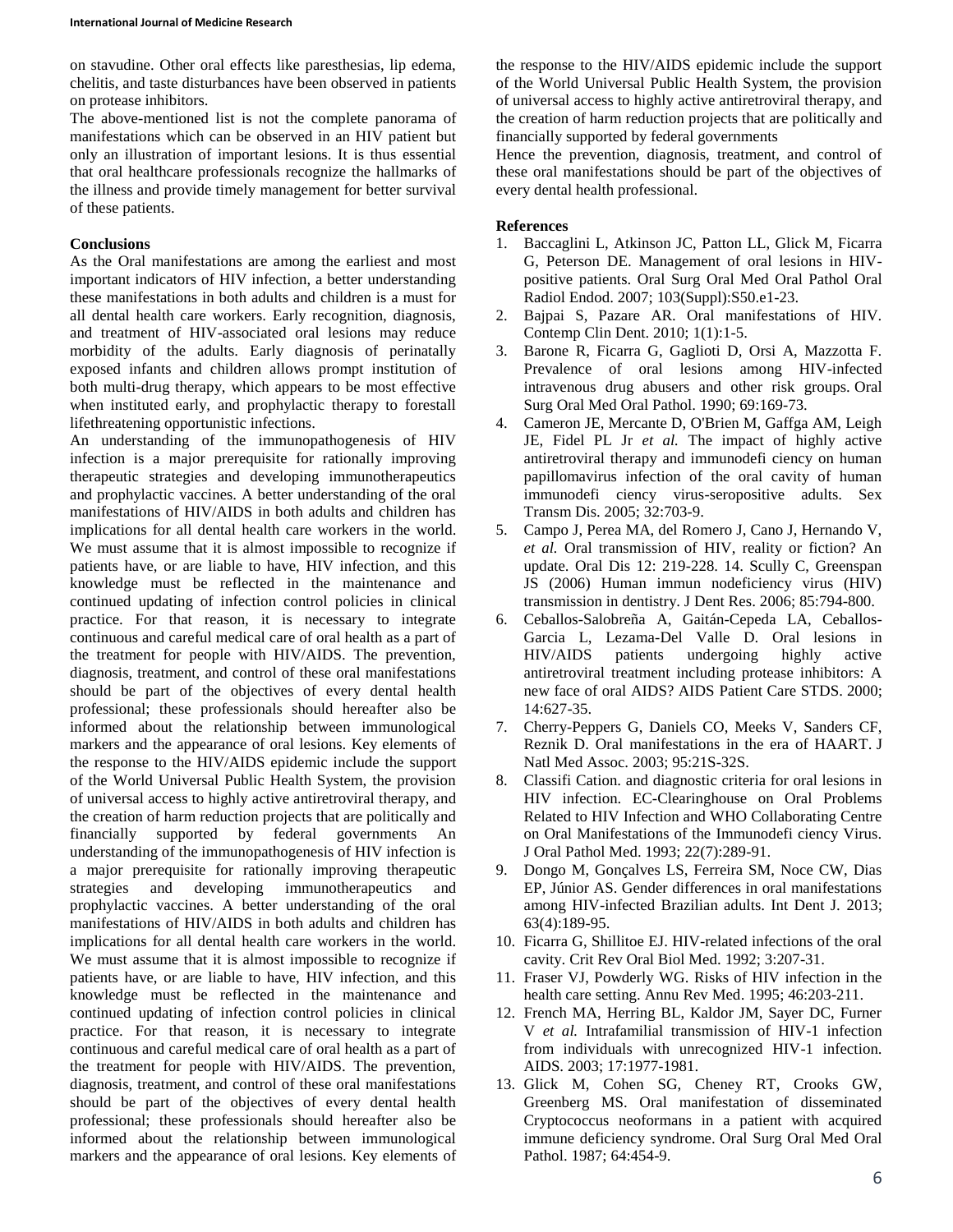- 14. Global AIDS Update UNAIDS report. 2016.
- 15. Gonçalves LS, Gonçalves BM, Fontes TV. Periodontal disease in HIV-infected adults in the HAART era: Clinical, immunological, and microbiological aspects. Arch Oral Biol. 2013; 58(10):1385-96.
- 16. Grando LJ, Yurgel LS, Machado DC, Nachman S, Ferguson F, Berentsen B *et al.* The association between oral manifestations and the socioeconomic and cultural characteristics of HIV-infected children in Brazil and in the United States of America. Rev Panam Salud Publica. 2003; 14:112-8.
- 17. Greenspan D, Canchola AJ, MacPhail LA, Cheikh B, Greenspan JS. Effect of highly active antiretroviral therapy on frequency of oral warts. Lancet. 2001; 357:1411-2.
- 18. Hodgson TA, Greenspan D, Greenspan JS. Oral lesions of HIV disease and HAART in industrialized countries. Adv Dent Res. 2006; 19:57-62.
- 19. Interim WHO clinical staging of HIV/AIDS and HIV/AIDS case definitions for surveillance: WHO-HIV. 2005, 2.
- 20. Johnson NW. The mouth in HIV/AIDS: markers of disease status and management challenges for the dental profession. Aust Dent J. 2010; 55(Suppl 1):85-102.
- 21. Klein RS, Harris CA, Small CB, Moll B, Lesser M, Friedland GH. Oral candidiasis in high risk patients as the initial manifestation of the acquired immunodeficiency syndrome. N Engl J Med. 1984; 311:354-8.
- 22. Kura MM, Khemani UN, Lanjewar DN, Raghuwanshi SR, Chitale AR, Joshi SR. Kaposi's sarcoma in a patient with AIDS. J Assoc Physicians India. 2008; 56:262-4.
- 23. Laskaris G. Color atlas of oral diseases. 3rd edition. New York: Curchill Linigvstone. 2003.
- 24. Lortholary O, Petrikkos G, Akova M, Arendrup MC, Arikan-Akdagli S, Bassetti M *et al.* ESCMID Fungal Infection Study Group. ESCMID guideline for the diagnosis and management of Candida diseases: patients with HIV infection or AIDS. 2012.
- 25. Lourenço AG, Motta AC, Figueiredo LT, Machado AA, Komesu MC. Oral lesions associated with HIV infection before and during the antiretroviral therapy era in Ribeirão Preto, Brazil. J Oral Sci. 2011; 53(3):379-85.
- 26. Lynch DP, Naftolin LZ. Oral Cryptococcus neoformans infection in AIDS. Oral Surg Oral Med Oral Pathol. 1987; 64:449-53.
- 27. Marcus R, Kay K, Mann JM. Transmission of human immunodeficiency virus (HIV) in health-care settings worldwide. Bull World Health Organ. 1989; 67:577- 582.
- 28. Mataftsi M, Skoura L, Sakellari D. HIV infection and periodontal diseases: an overview of the post-HAART era. Oral Dis. 2011; 17(1):13-25.
- 29. Metsch LR, Pereyra M, Purcell DW, Latkin CA, Malow R *et al.* Correlates of lending needles/syringes among HIV-seropositive injection drug users. J Acquir Immune Defic Syndr. 2007; 46:S72-S79.
- 30. Moore LV, Moore WE, Riley C, Brooks CN, Burmeister JA, Smibert RM. Periodontal microflora of HIV positive subjects with gingivitis or adult periodontitis. J Periodontol. 1993; 64:48-56.
- 31. National AIDS Control Organization. Prevention of HIV Transmission in health care Settings. In: Training Module on HIV Infection & AIDS for Medical Officers 3-16. 2. Health protection agency (2006) Evidence of continuing increase in the HIV prevalence among injecting drug users in England and Wales. CDR Weekly. 2003; 16:51.
- 32. Navazesh M, Mulligan R, Karim R, Mack WJ, Ram S, Seirawan H *et al.* Oral Substudy of the Women's Interagency HIV Study Collaborative Study Group. Effect of HAART on salivary gland function in the Women's Interagency HIV Study (WIHS). Oral Dis. 2009; 15:52-60.
- 33. Nokta M. Oral manifestations associated with HIV infection. Curr HIV/AIDS Rep. 2008; 5(1):5-12.
- 34. Ozbayrak S, Dumlu A, Ercalik-Yalcinkaya S. Treatment of melanin-pigmented gingiva and oral mucosa by CO2 laser. Oral Surg Oral Med Oral Pathol Oral Radiol Endod. 2000; 90(1):14-5.
- 35. Patil K, Mahima VG, Srikanth HS. Extranodal nonHodgkin's lymphoma of the gingiva in an HIV seropositive patient. Indian J Sex Transm Dis. 2010; 31(2):112-5.
- 36. Patton LL, Ramirez-Amador V, Anaya-Saavedra G, Nittayananta W, Carrozzo M, Ranganathan K. Urban legends series: oral manifestations of HIV infection. Oral Dis. 2013; 19(6):533-50.
- 37. Petersen PE. Policy for prevention of oral manifestations in HIV/AIDS: the approach of the WHO. Global Oral Health Program. Adv Dent Res. 2006; 19:17-20.
- 38. Ramírez-Amador V, Esquivel-Pedraza L, Sierra-Madero J, Anaya-Saavedra G, González-Ramírez I, Ponce-de-León S. The Changing Clinical Spectrum of Human Immunodefi ciency Virus (HIV)-Related Oral Lesions in 1,000 Consecutive Patients: A 12-Year Study in a Referral Center in Mexico. Medicine (Baltimore). 2003; 82:39-50.
- 39. Ramírez-Amador V, Ponce-de-León S, Anaya-Saavedra G, Crabtree Ramírez B, Sierra-Madero J. Oral lesions as clinical markers of highly active antiretroviral therapy failure:a nested case-control study in Mexico City. Clin Infect Dis. 2007; 45:925-32.
- 40. Reznik DA. Oral manifestations of HIV disease. Top HIV Med. 2006; 13(5):143-8.
- 41. Rimkuvienė J. Priešvėžiniai ir kiti burnos gleivinės pakitimai (Precancerous and other oral lesions). Vilnius: Progretus. 2003, 106-115.
- 42. Rothenberg RB, Scarlett M, del Rio C, Reznik D, O'Daniels C. Oral transmission of HIV. AIDS 12: 2095- 2105. 6. Najioullah F, Barlet V, Renaudier P, Guitton C, Crova P, et al. (2004) Failure and success of HIV tests for the prevention of HIV-1 transmission by blood and tissue donations. J Med Virol. 1998; 73:347-349.
- 43. Ryder MI, Nittayananta W, Coogan M, Greenspan D, Greenspan JS. Periodontal disease in HIV/AIDS. Periodontol. 2000; 60(1):78-97.
- 44. Salvatori F, De Martino M, Galli L, Vierucci A, Chieco-Bianchi L *et al.* Horizontal transmission of human immunodeficiency virus type 1 from father to child. AIDS Res Hum Retroviruses. 1998; 14:1679-1685.
- 45. Schiodt M, Pindborg JJ. AIDS and the oral cavity: Epidemiology and clinical oral manifestations of human